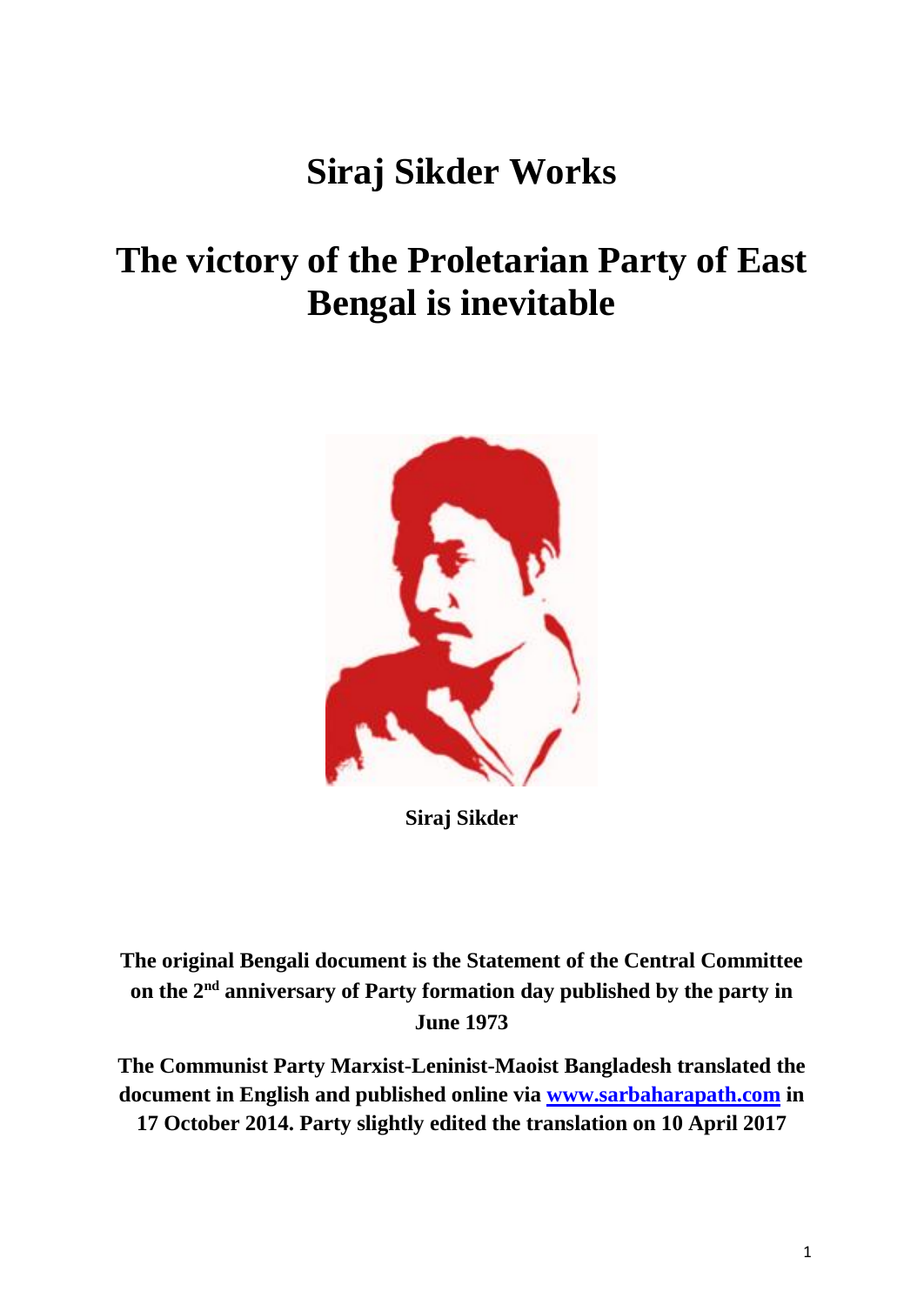On 3 June 1973, the Proletarian Party of East Bengal is completing its second year of formation.

In those two years, Proletarian Party has achieved very much precious experience and solution of many fundamental problems related to party formation, armed struggle and national liberation front.

The Proletarian Party of East Bengal has been able to combine universal truth of Marxism-Leninism-Mao Tse-tung Thought with the concrete condition of East Bengal revolution more successfully.

In this duration of time, the Proletarian Party of East Bengal—

Achieved significant experience of armed struggle;

Achieved efficiency on correctly determining political line by analyzing critical political situation;

Gained experience of successfully defeating and smashing faction inside party;

Mastered the method of ideological reconstruction of petit bourgeoisie class origin cadres;

Realized how to carry struggle inside party correctly;

Invented the correct way of unifying outside party revolutionaries. Thus, solved the problem of establishing and maintaining class unity;

Invented the way of actualizing line of united front to unify and organize outside party people. Thus, solved the problem of establishing national unity;

Has been able to assess military strategic situation and determine task accordingly;

In organizational field, solved the problem of consolidation, improvement, simple administration, establishing of single center and maintaining it and eliminating dirt;

The Proletarian Party has achieved grand success in the meantime.

These two years is the golden time in the history of development of the Proletarian Party of East Bengal.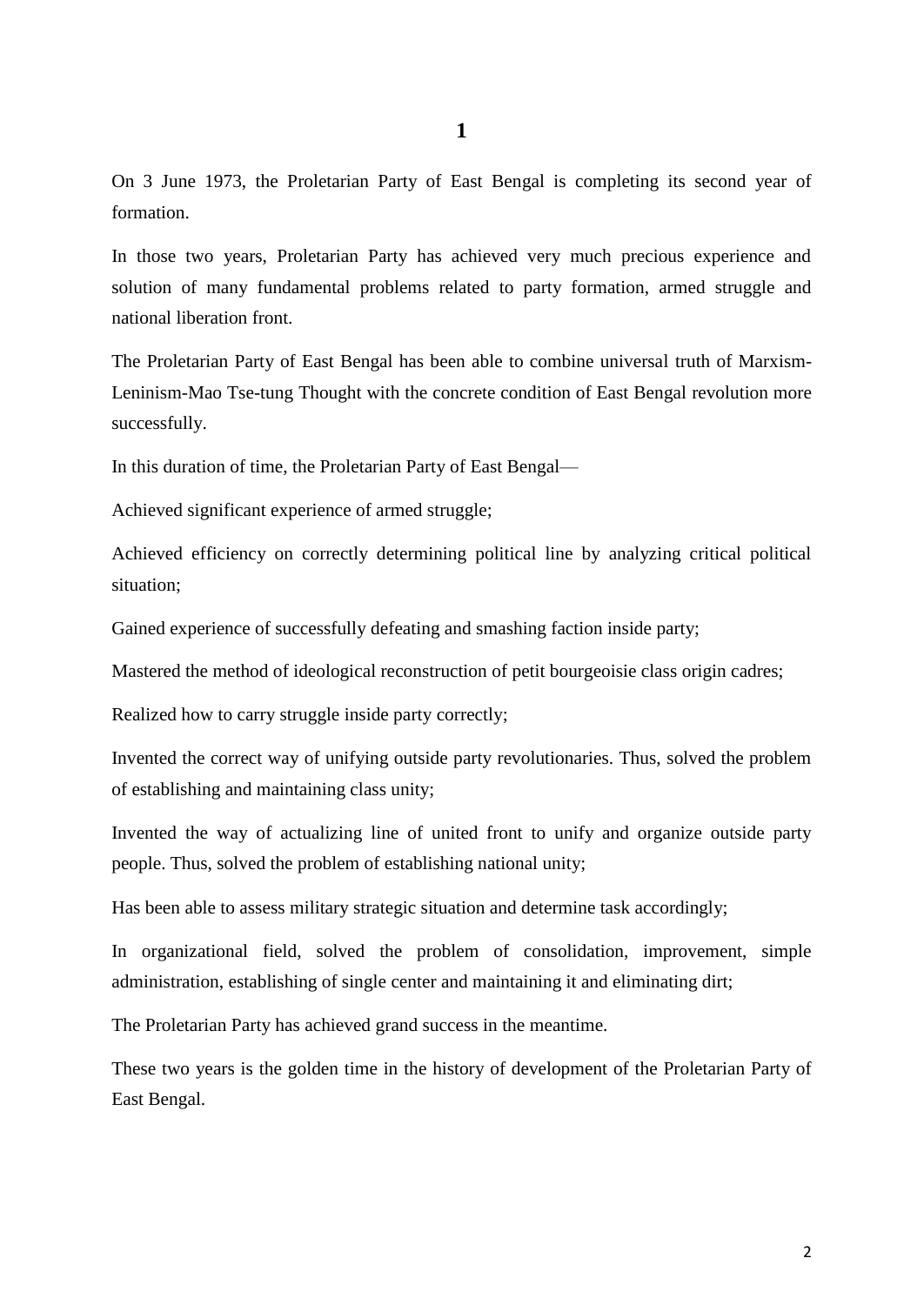A revolutionary party is needed to make revolution. The East Bengal people's struggle for national liberation and democracy repeatedly failed due to lack of leadership of a revolutionary party.

Despite the British were overthrown as result of two hundred years long struggle, people's struggle for national liberation and democracy did not succeed; as consequence of capture of the power of Pakistan by the bureaucratic capitalists and feudalists, the national democratic revolution remained unfinished.

The People of East Bengal carried repeated struggle to complete the national democratic revolution. Hundreds of thousands of people sacrificed their lives. The bureaucratic capitalists and feudalists of East Bengal invited the Indian expansionists and handed over East Bengal to them.

Thus, people's those struggles failed due to not having leadership of a revolutionary party.

The history of long days' struggle has proved that except the leadership of a revolutionary political party of proletariat, no other class political party can lead people towards liberation.

The proletariat of East Bengal is the most progressive developing class in East Bengal, which has scientific theoretical basis to make revolution: Marxism-Leninism-Mao Tse-tung Thought.

The revolutionary masses of East Bengal grasped Marxism with very much eagerness, tried to transform themselves to proletariat, organize political party of proletariat and provide leadership in people's liberation struggle.

But the unchanged non-proletarian class representatives captured the power of leadership of proletariat, developed revisionist-reformist party in place of proletarian revolutionary party, betrayed with proletarian class and people and misguided them.

The proletarian revolutionaries of East Bengal rebelled against the reactionaries to establish a revolutionary political party of proletariat by overthrowing all those revisionists and on 8 January 1968 established the "East Bengal Workers Movement" to establish a political party of proletariat.

Thus, a new chapter was initiated in the history of revolutionary struggle of East Bengal.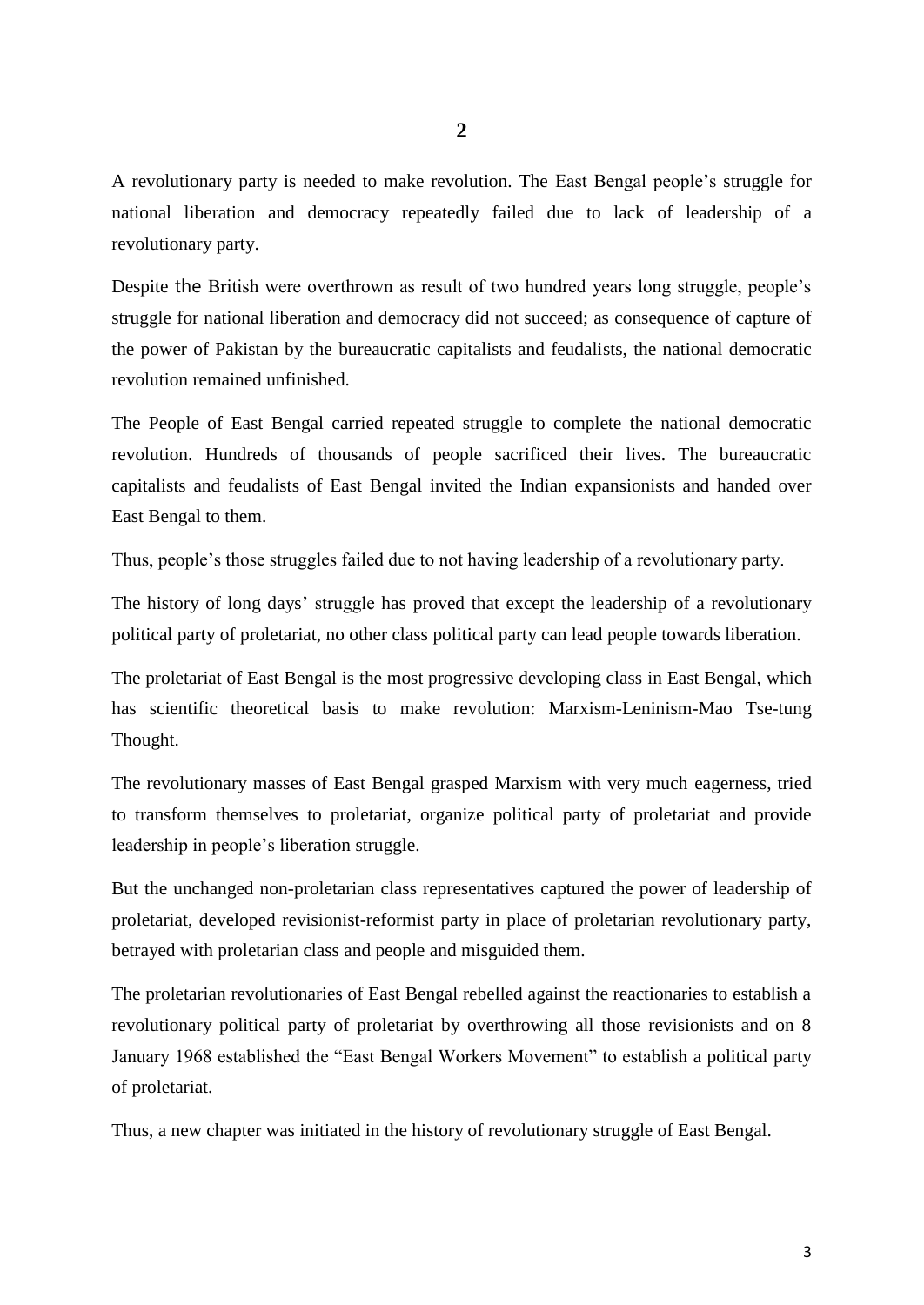Inexperienced young revolutionaries, by neglecting the extreme difficulties, persisted on revolutionary practice and tried to combine theory and practice and master the universal truth of Marxism.

Their childish inexperience, immaturity started to transform into experience and maturity. Thus, they achieved the qualification of establishing of the political party of proletariat.

On 3 June 1971, in great Payarabagan, the "Proletarian Party of East Bengal", the revolutionary political party of the East Bengal proletariat was established amidst the artillery firing of the Pak military fascists. The historic role of East Bengal Workers Movement ended.

Thus, a new chapter began in the history of the revolutionary struggle of East Bengal.

The Proletarian Party of East Bengal continued to carry revolutionary practice with the target of clearing absence of a revolutionary party to carry revolutionary struggle of the people of East Bengal.

**3**

The Proletarian Party of East Bengal from the very beginning of its formation, took armed struggle as the only path of liberation of people.

Party took the line of taking armed struggle as the main form of struggle and building armed force as the main form of organization under party's leadership.

The Proletarian Party of East Bengal heroically carried national liberation struggle against the Pak military fascists. At the same time, party opposed the conspiracy of occupying East Bengal by the Indian Expansionism and their lackey the Awami League fascists.

Party sustained and continued to carry activities in face of huge pressure from on the one hand, the Pak military fascists, and on the other hand, the Indian Expansionists and their lackeys.

Lots of cadres, guerrillas and sympathizers and supporters, through great sacrifice have made the contemporary struggle bright.

In context of occupation of East Bengal by the Indian expansionists in December 1971 and formation of puppet government, the Proletarian Party of East Bengal made correct analysis of the emerged political situation and determined correct political line.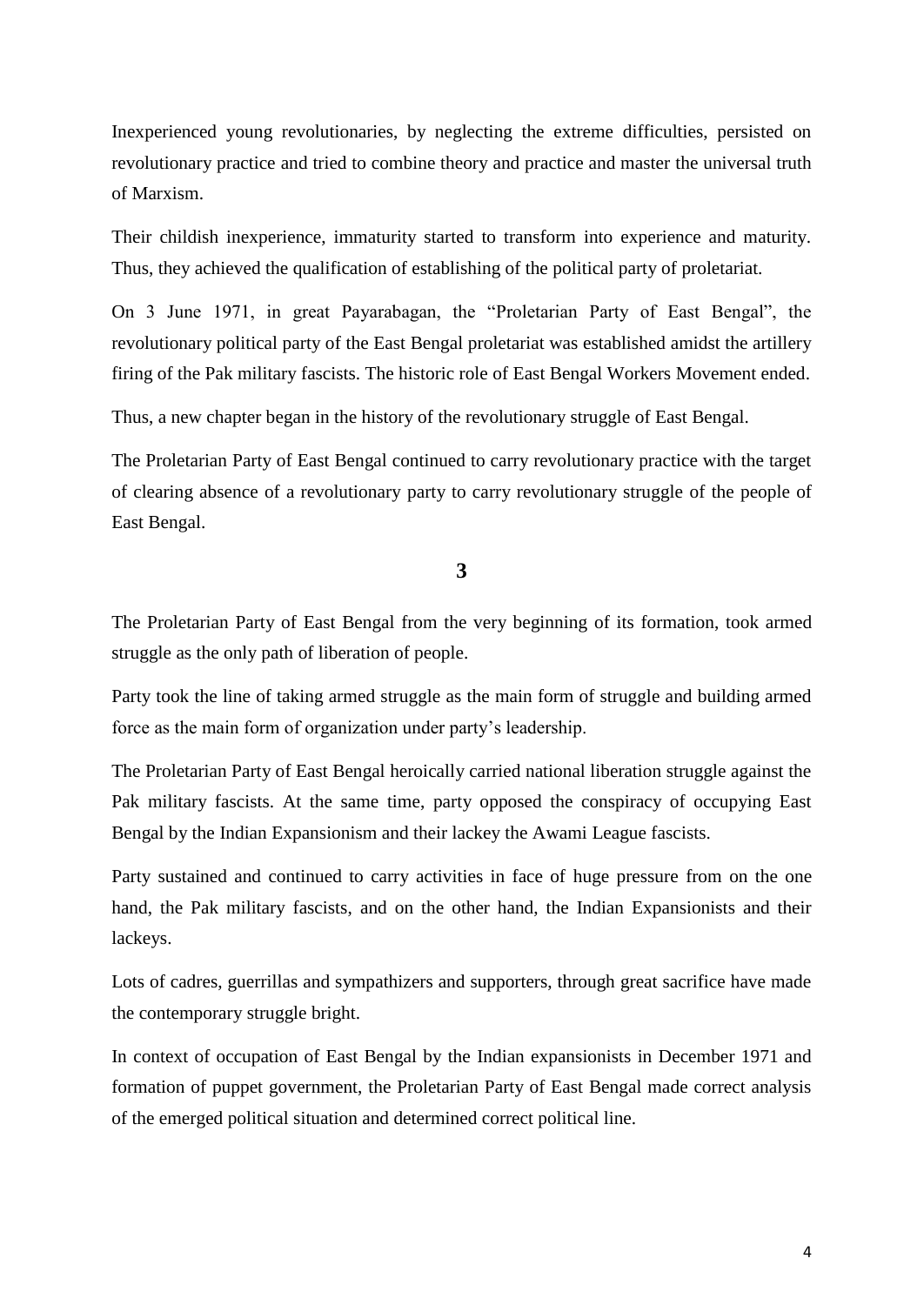During that time, party successfully held its first national congress and determined political line.

In congress, party correctly decided dogmatism as the main danger for party.

Congress elected new leadership of party.

In congress, some careerists and opportunists infiltrated inside leadership. Soon they made all-out effort to capture party power and smash party through making conspiracy in collusion with inside and outside party opportunists. They carried factional activities inside party and made clique. Thus, the traitor Fazlu-Sultan clique emerged.

The clique failed to meet its target because of the correct line of party, vigilance of party leadership and sincerity of cadres.

In order to uproot the reactionary influence of clique, party carried huge ideological struggle. In this objective, rectification campaign was carried on some subjects.

Thus, party mastered the Marxist style of carrying ideological struggle.

Carrying anti-clique ideological struggle and rectification campaign is completely a new event in the history of revolutionary struggle of East Bengal.

Soon, the clique was completely defeated ideologically, politically and organizationally, and they were expelled from party forever. While carrying counterrevolutionary activities, some of them were annihilated.

Party-development got some losses due to formation of clique, but party achieved very much valuable experiences on various points at the same time. The clique is party's negative teacher.

Clique was able to come into being as result of combination of dogmatists with narrow empiricists. Party took the decision to carry rectification campaign against dogmatism.

In the course of the rectification campaign, party achieved further deepened knowledge about the ideological reconstruction of the petit bourgeoisie origin cadres.

Party deeply studied petit bourgeoisie ideology and its manifestations and realized that this is the fundamental problem of revolution of colonial-semi colonial-feudal-semi feudal countries to make ideological reconstruction of the petit bourgeoisie class origin cadres.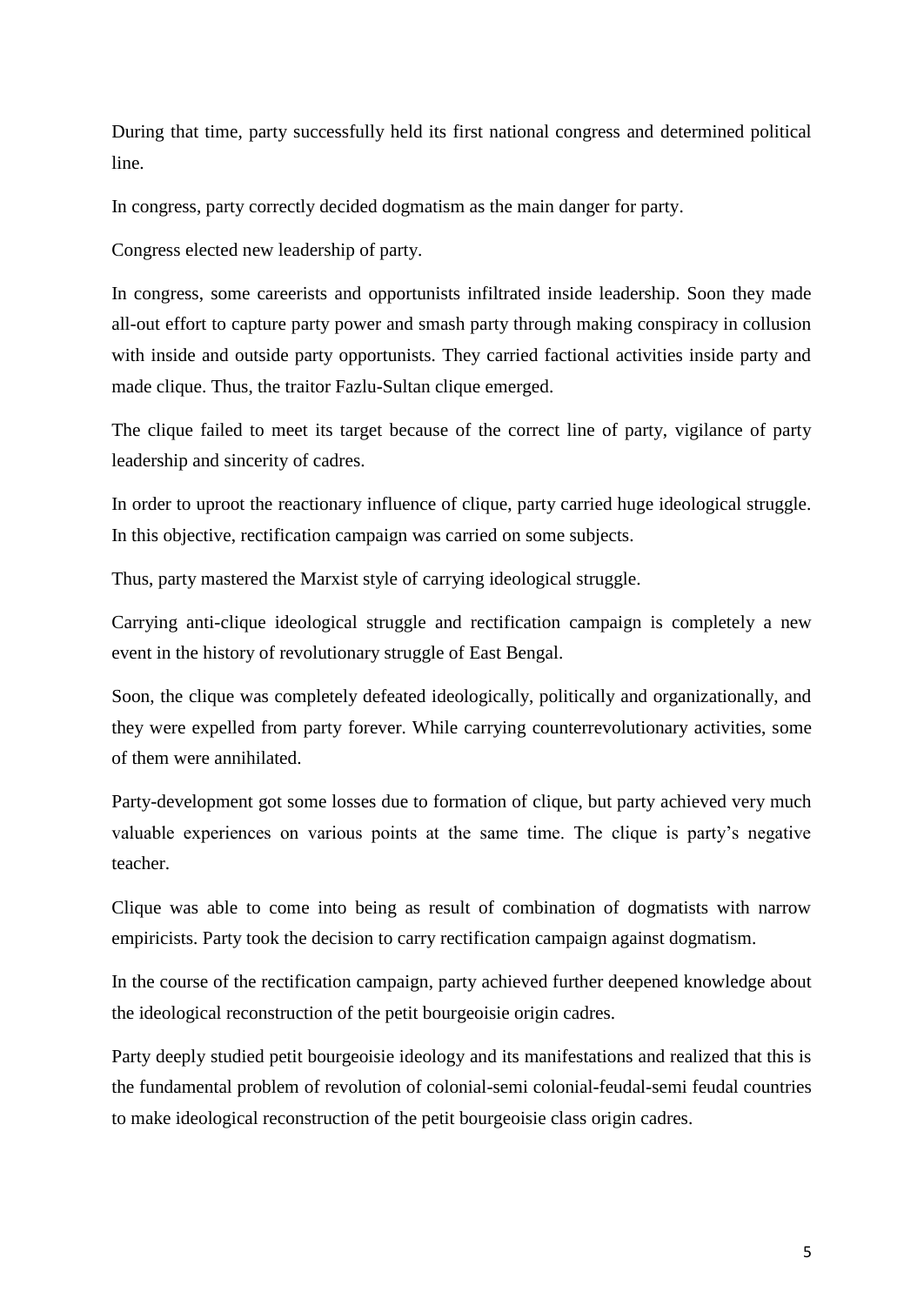In this regard, party correctly determined relation between thought and action, between genius-qualification and practice, between intellect-prudence and mode of production.

It is action that gives rise to idea; while on the contrary, idea controls action too. Practice is primary; genius and qualification depend on practice, while genius and qualification influence practice on the contrary. Genius is nothing but zeal, perseverance and deliberation. Intellect and prudence is dependent on mode of production, on the other side, intellect and prudence are helpful in changing mode of production.

Thus, party gained the key to solve the questions of starting more developed working method through changing thought and correcting working style; improving the standard of cadres and creating qualified genius cadres.

Party solved the problems of keeping internal unity, correctly carrying internal struggle and criticism-self-criticism.

Apart from keeping internal party unity, party invented scientific method of how to unify outside party revolutionaries and made effort accordingly.

Apart from carrying internal struggle, keeping internal party unity, at the same time, party invented how to establish and maintain class unity through unifying outside revolutionaries. Along with establishing class unity, party took step to establish national unity.

Broad section of people of East Bengal is patriot. Bit part of them is petit bourgeoisie. They are the basic allies of revolution of East Bengal. The victory of revolution depends on unifying them under party leadership.

Therefore, it is indispensable to forge necessary organization under the leadership of the class proletariat to unify them.

The National Liberation Front of East Bengal and its affiliated organizations are such organizations, though which, petit bourgeoisie and other patriots of East Bengal can be united.

Thus, party has taken the decision of forming national liberation front to lead the whole people of East Bengal in national liberation struggle under party's leadership. Thus, party took the correct line of carrying and organizing petit bourgeoisie, other patriotic classes, sections, and national-lingual-religious minority people in national liberation war in a united way.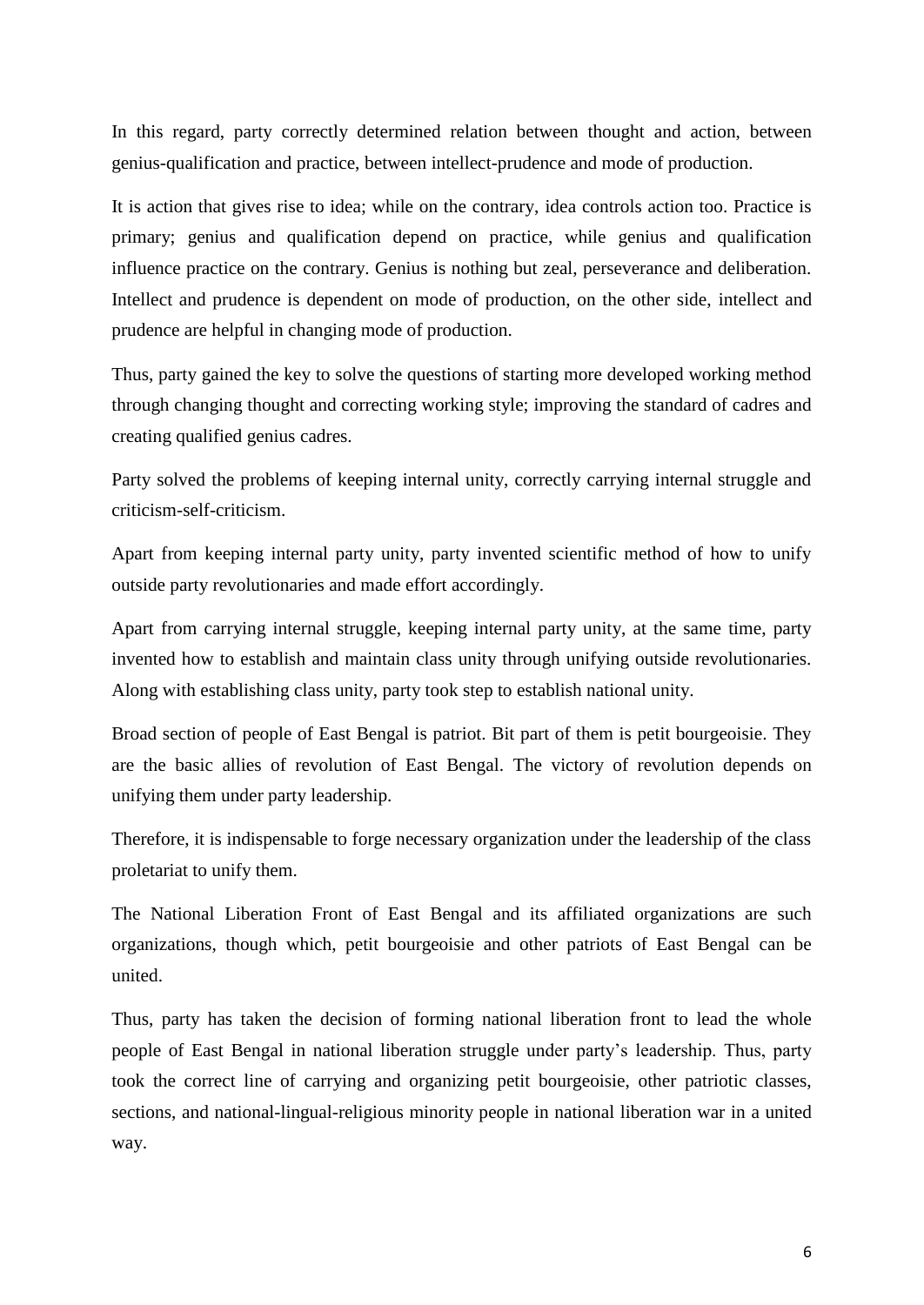This time, in military question too, party solved fundamentally important and far reaching significant problems, which are closely linked with armed struggle and party development.

Party solved problems related to national enemy annihilation; invented very much effective method of rural propaganda through Armed Propaganda Team.

Party invented how to assess military strategic situation, and accordingly how to determine ideological, organizational, political and military works of party.

In organizational question too, party achieved great success. Fundamental problems of partydevelopment have been solved like improvement of cadres and alleviation of shortage of cadres.

In this period, party achieved important concepts related to the role of cadres and leaders in revolution, relation of the level of party and revolution with qualification of cadres; keeping and strengthening single center inside party; and more developed leadership.

Various levels of party are mastering party-development related formality, division of labor, experiment, summation and simpler administration.

Before consolidating organizationally, party needs ideological consolidation. Party mastered the method of organizational consolidation through completing process of ideological consolidation, elimination of dirt, taking the green, improvement, collection and verification of cadre history, forming units, giving membership and applicant membership etc.

Party learned how to determine level of work via organizational practice (development or consolidation, armed struggle or preparation, retreat etc.), know oneself and determine policy accordingly, assess total situation, make bimonthly, half-yearly and yearly plan, make proper use of situation, make proper use of working capacity and many other daily working styles and techniques.

But in organizational field, party seriously has shortage of capable leadership to use total capacity of regions and correctly carrying activities.

Party must overcome the shortcomings.

**4**

The experience of the Proletarian Party of East Bengal proves that correct political line manifests in correct organizational line and military line.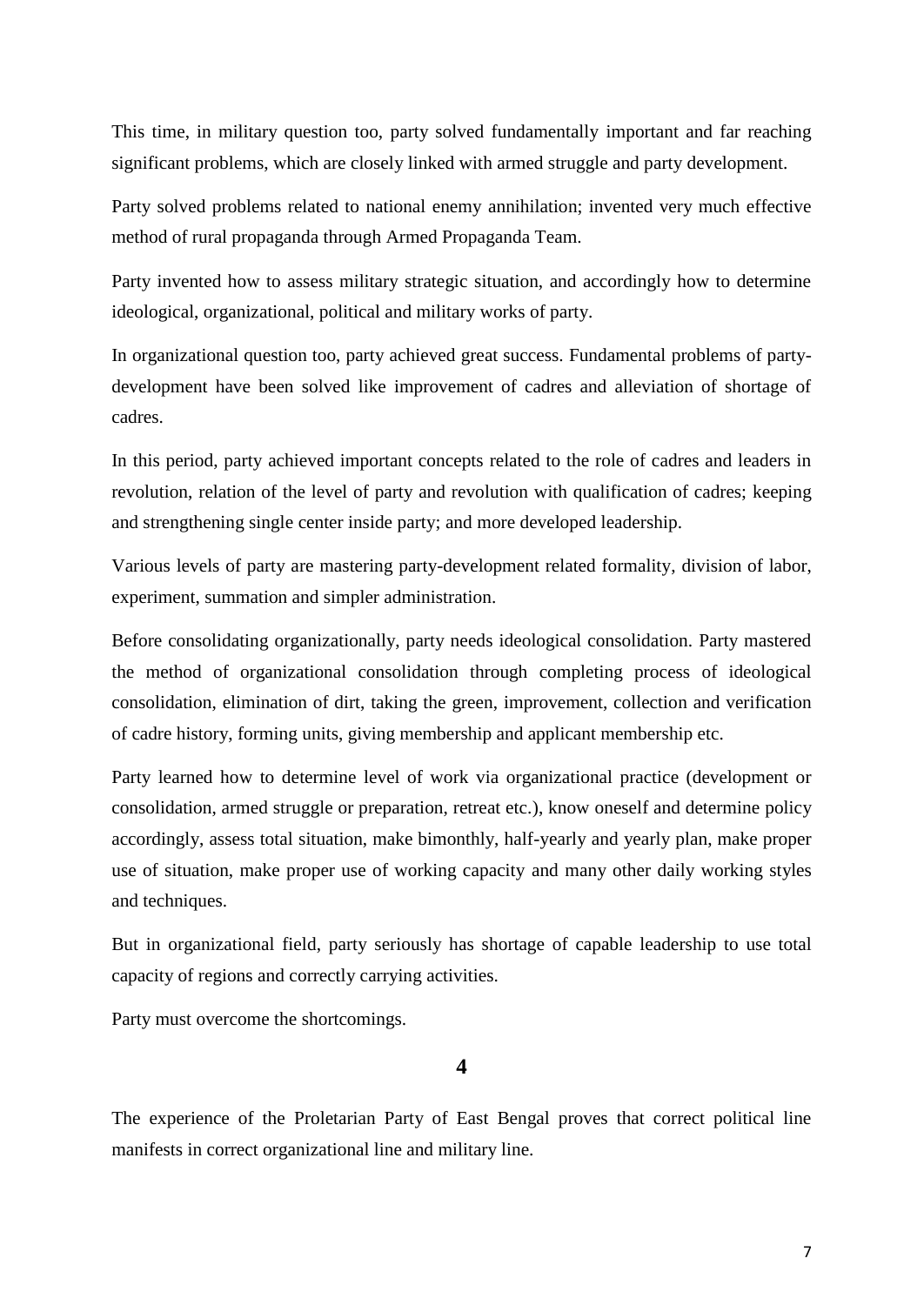Correct political line does not fall from the sky or it is not inborn, but it comes from correct ideological line, that is, combining Marxism-Leninism-Mao Tse-tung Thought with concrete practice of revolution of East Bengal.

A correct line necessarily develops through struggling against erroneous lines.

The correct lines of the Proletarian Party of East Bengal developed through struggling against inside and outside party erroneous lines.

Those wrong lines are on the one hand, rightist and on the other, left in form and right in essence.

The Proletarian Party of East Bengal incessantly developed in correct path by struggling against on the one hand, right line and on the other hand, ultra left line as expression of petit bourgeoisie impatience.

Party advanced through struggling against outside party rightist Moni Singh-Mozaffar revisionists, Kazi-Rono and Deben-Basar and on the other side, left in form but right in essence the Huq-Toha and Motin and Co.

The existence of the above mentioned Marxist named groups is working as a serious hindrance to the unity of the proletarian class and people.

The Proletarian Party of East Bengal is giving line of class unity to the proletarian revolutionaries, national unity for national based unity and line to contact with general cadres.

It is a must that as result of this three dimensional principle, general genuine cadres affiliated to various groups except a few enemy agents and opportunists will unify with the Proletarian Party.

Thus, existence of those groups has become very much limited.

But as long as enemy area sustains, the so-called Marxist named groups are able to come into being. Even some groups may develop under government aid to confuse people. But those groups will not be able to solve day to day problems, improve cadres, persist in or continue to struggle to achieve target. Therefore, their general cadres will join the Proletarian Party, the enemy agents and opportunists will be isolated and ruin.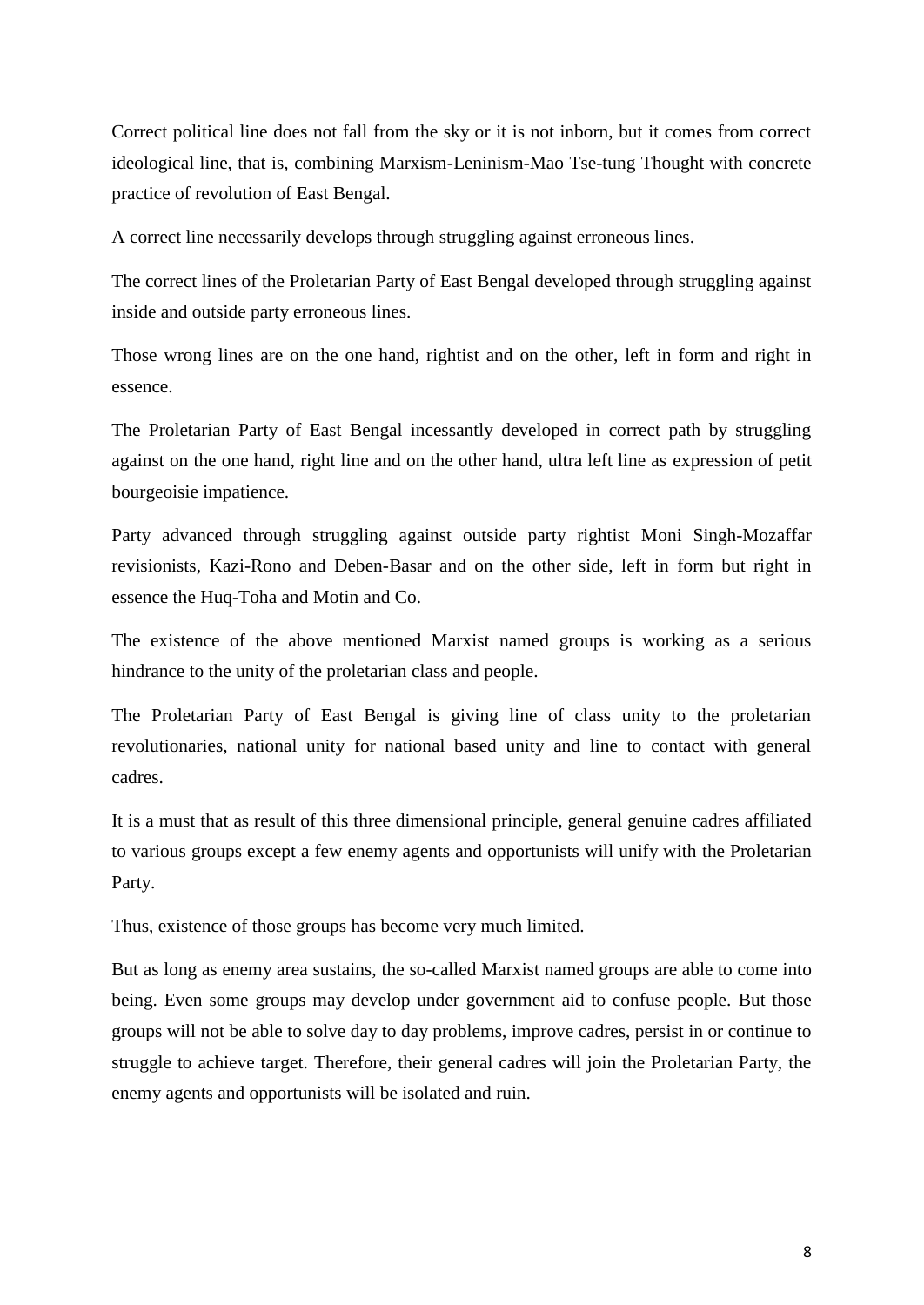Before 25 March (1971—CPMLM-BD), the East Bengal Workers Movement was limited to intellectuals of a few cities. It was the first stage of party development.

After 25 March, party spread to rural areas, rural work expanded more than cities, party developed mainly among intellectuals of cities and countryside.

It is the second stage of party development.

At present, party has spread to almost all the districts of East Bengal. Party is taking its root among workers and peasants through intellectuals of cities and countryside.

That is, party has entered the third stage of its development. Soon, party will spread to the whole countrywide and take root among workers, peasants and petit bourgeoisie masses of cities and countryside. Thus, party will become a national based and mass based one.

Soon, guerrilla war will spread in wider regions under party's leadership, massive guerrilla region will develop and in some areas, situation may develop like building base areas.

The wonderful preparation and initiation of party created huge possibilities.

In terms of people and arms, party developed hundred times higher than pre-25 March and in thinking, it is several thousand times higher.

## **6**

Today, people want to rebel as a result of exploitation and plunder by the Indian Expansionism and their lackey the Awami League fascists. They realized that their bloodshed went in vain. Their struggle for independence and democracy remains unfinished.

Today, people seek correct leadership.

The Proletarian Party of East Bengal has achieved ideological, political, organizational and military experience to lead people in this great revolutionary struggle. Party achieved wonderful preparation to lead people in the rainy season in strategic offensive against the Awami fascists. Do not be arrogant with the great success of party. Keep your head cool, sum up experiences and achieve more success. In the course of liberation of people, this success is just a preparation, a mile in several thousand miles' path. Therefore, we have to be perseverant, clear all obstacles and persist in achieving victory.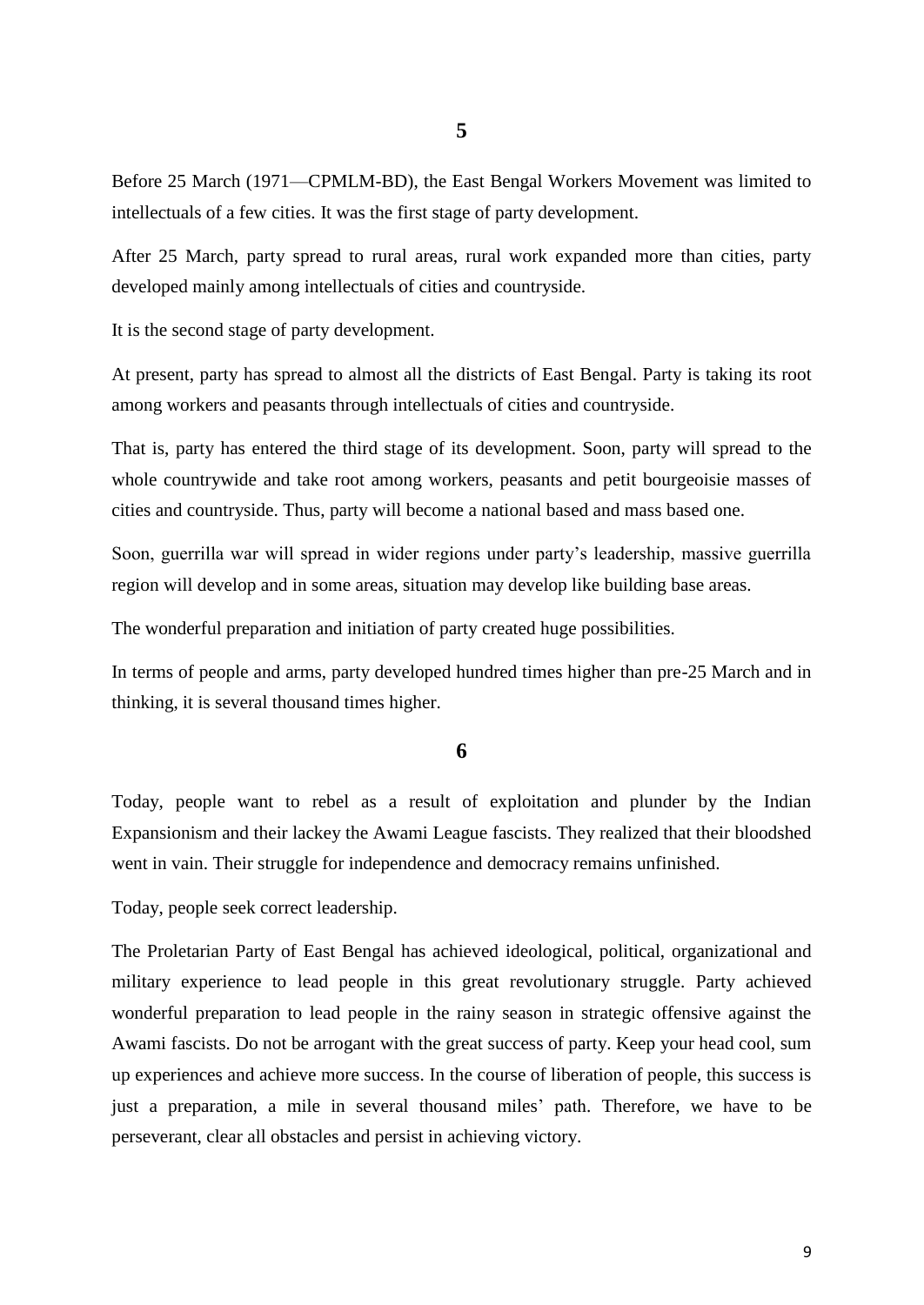In order to achieve further more success, cadres have to change their thinking and correct their working style.

These successes of Proletarian Party of East Bengal has been achieved through the correct line produced by comrade Siraj Sikder by combining the universal truth of Marxism-Leninism-Mao Tse-tung Thought to the concrete practice of revolution of East Bengal and cadres' persisting in materializing that.

Cadres of whole party must change their thinking and correct their working-method, learn from comrade Siraj Sikder and bring further more victories for party and revolution.

Party solved fundamental problems in ideology, politics, organization and military field. Now it needs to change thinking, correct working method and materialize the above mentioned lines.

The experience of the Proletarian Party of East Bengal proves that if there is correct line, smaller force gets bigger, an armed force develops from nonexistence.

The line of the Proletarian Party of East Bengal is correct. Therefore, one day, party will be able to capture political power too.

On the other side, if line is wrong, achieved successes will be lost. It is applicable to Huq-Toha, Motin-Alauddin, Moni Singh-Mozaffar.

The Proletarian Party of East Bengal has been able to build strong base right at the initiation and is advancing by taking well preparation.

Dawn is the image of the day, and a good preparation is the sign of good finishing.

Therefore, victory of the Proletarian Party is inevitable.

On the Party Formation Day, party is expressing grief for the martyred and arrested comrades and all the cadres are taking oath to materialize their dream.

Comrades are promising to break the imprisonment of the arrested and appoint them again in revolutionary practice.

Party wishes long life for proletarian revolutionaries of East Bengal as well as long life for comrade Siraj Sikder.